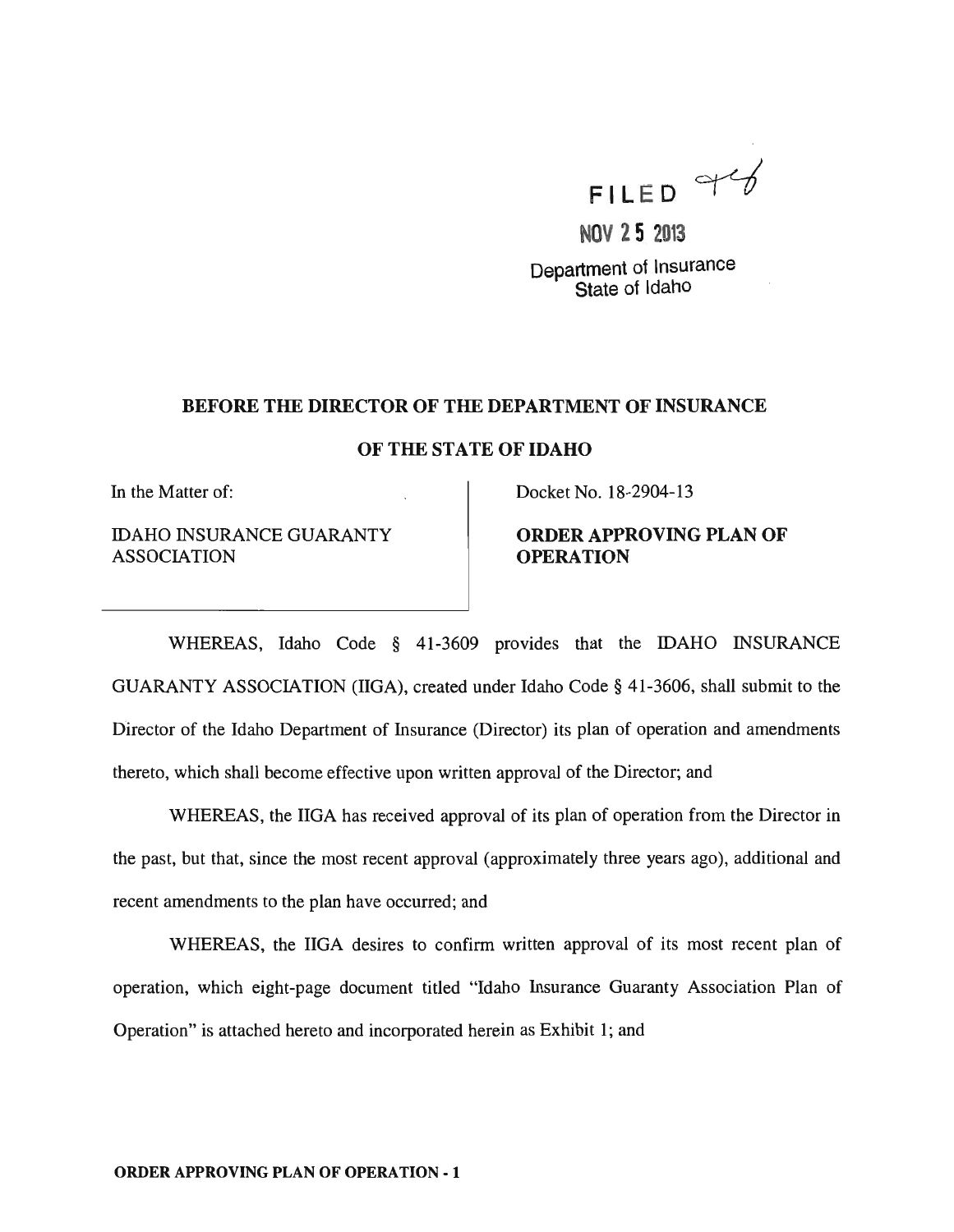WHEREAS, Department of Insurance staff has reviewed Exhibit 1 and found it to be consistent with chapter 36, title 41, Idaho Code, and by presentation of this order to the Director recommends approval of it;

NOW THEREFORE, having reviewed Exhibit 1 and finding it to be consistent with the provisions of chapter 36, title 41, Idaho Code, and concluding that it is in the best interests of the IIGA and its members to confirm approval of the IIGA plan of operation,

IT IS HEREBY ORDERED that the Idaho Insurance Guaranty Association Plan of Operation attached hereto and incorporated herein as Exhibit 1 is hereby approved pursuant to Idaho Code § 41-3609(1)(a).  $75$   $\overline{1}$ DATED this  $\Delta U$  day of November, 2013.

> STATE OF IDAHO DEPARTMENT OF INSURANCE

William eal

Director

#### **NOTIFICATION OF RIGHTS**

This Order constitutes a final order of the Director. Any party may file a motion for reconsideration of this final order within fourteen (14) days of the service date of this order. The Director will dispose of the petition for reconsideration within twenty-one (21) days of its receipt, or the petition will be considered denied by operation of law. *See,* Idaho Code § 67-5246(4).

Pursuant to Idaho Code §§ 67-5270 and 67-5272, any party aggrieved by this final order may appeal it by filing a petition for judicial review in the district court of the county in which: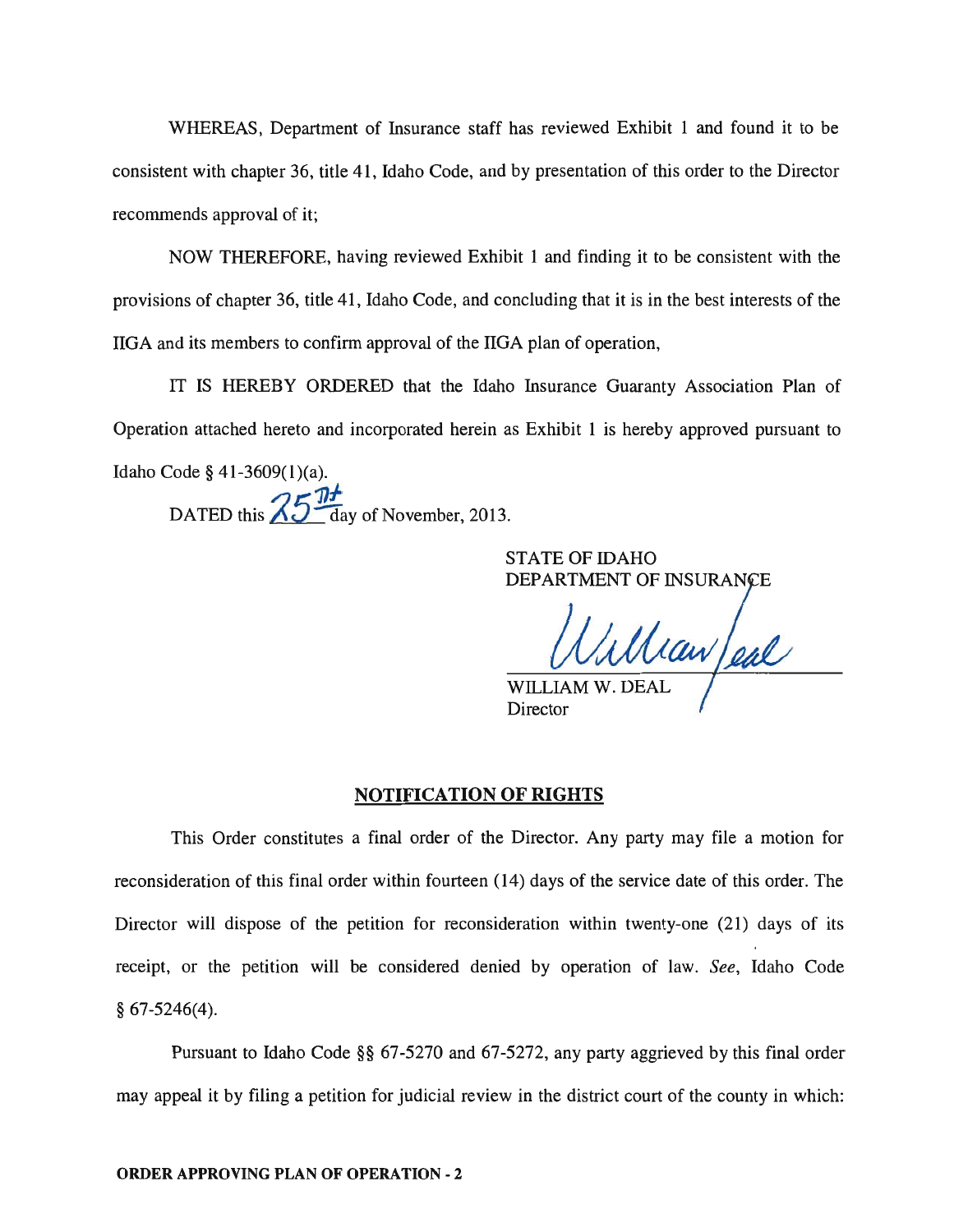(1) the hearing was held; or (2) the final agency action was taken; or (3) the aggrieved party resides or operates its principal place of business in Idaho; or (4) the real property or personal property that was the subject of the agency decision is located. An appeal must be filed within twenty-eight (28) days of: (a) the service date of this final order; or (b) an order denying a petition for reconsideration; or (c) the failure within twenty-one (21) days to grant or deny a petition for reconsideration, whichever is later. *See,* Idaho Code § 67-5273. The filing of a petition for judicial review does not itself stay the effectiveness or enforcement of the order under appeal.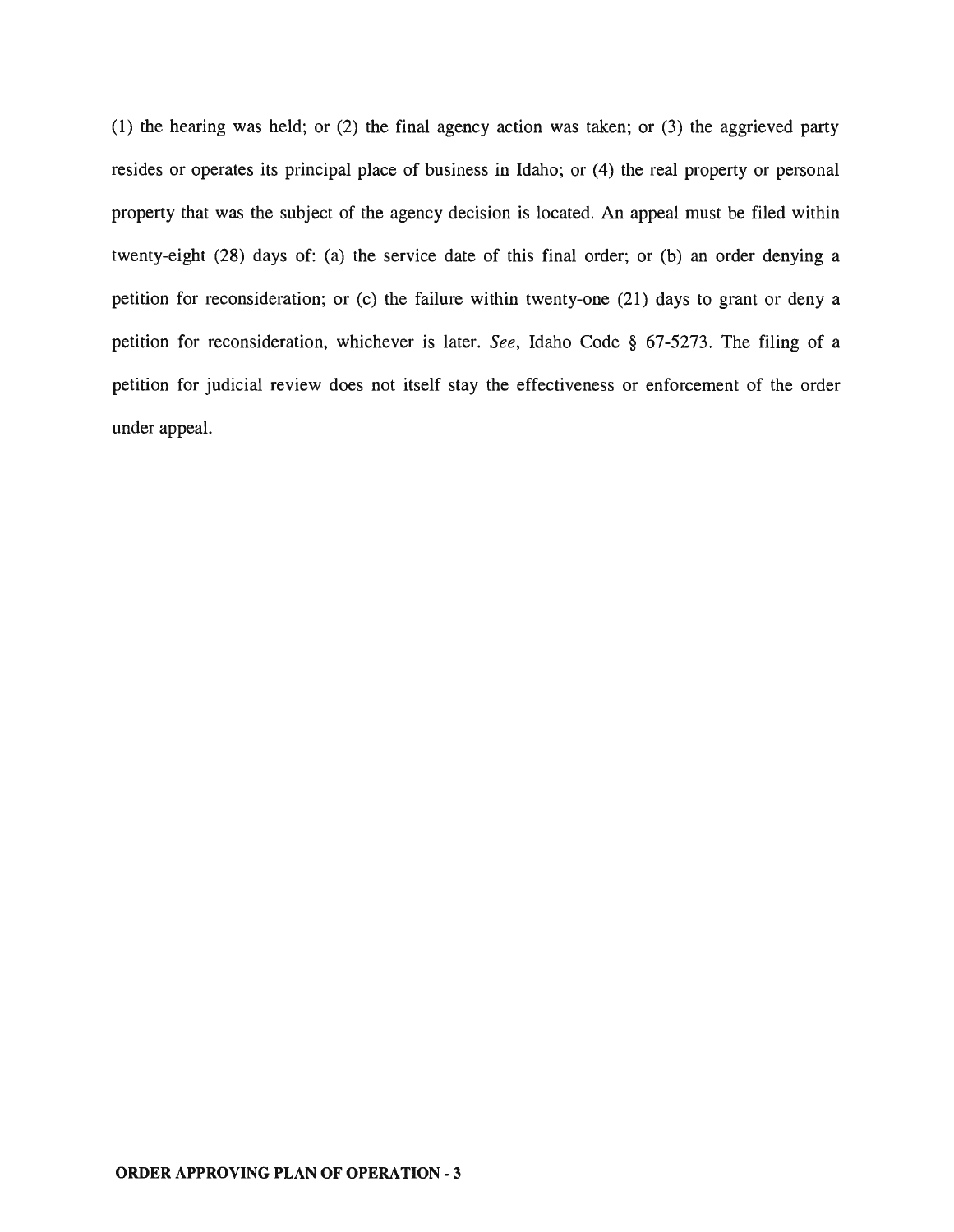## **CERTIFICATE OF SERVICE**

I HEREBY CERTIFY that on this  $\frac{1}{2}$ - $\frac{1}{2}$  day of November, 2013, I caused a true and correct copy of the foregoing ORDER APPROVING PLAN OF OPERATION to be served upon the following by the designated means:

| Morgan W. Richards<br>Richards Law Office<br>P.O. Box 2076<br>Boise, ID 83701<br>mwrlaw@cableone.net<br>(Attorney for IIGA)                                                                  | first class mail<br>certified mail<br>hand delivery<br>via facsimile<br>via email |
|----------------------------------------------------------------------------------------------------------------------------------------------------------------------------------------------|-----------------------------------------------------------------------------------|
| Gary Robb<br>Idaho Insurance Guaranty Association<br>1242 Shenandoah Drive<br>Boise, ID 83712<br>Garyrobb36@hotmail.com<br>(IIGA Chairman of the Board of Directors)                         | first class mail<br>certified mail<br>hand delivery<br>via facsimile<br>via email |
| Phillip R. Joslin<br>Executive VP and CEO<br>Farm Bureau Mutual Insurance Co. of Idaho<br>P.O. Box 4848<br>Pocatello, ID 83205<br>pjoslin@idfbins.com<br>(IIGA member of Board of Directors) | first class mail<br>certified mail<br>hand delivery<br>via facsimile<br>via email |
| Dave Edwards, President<br><b>Western Guaranty Fund Services</b><br>1720 S. Bellaire St., Ste. 408<br>Denver, CO 80222<br>dedwards@wgfs.org                                                  | first class mail<br>certified mail<br>hand delivery<br>via facsimile<br>via email |
|                                                                                                                                                                                              | Teresa Jones                                                                      |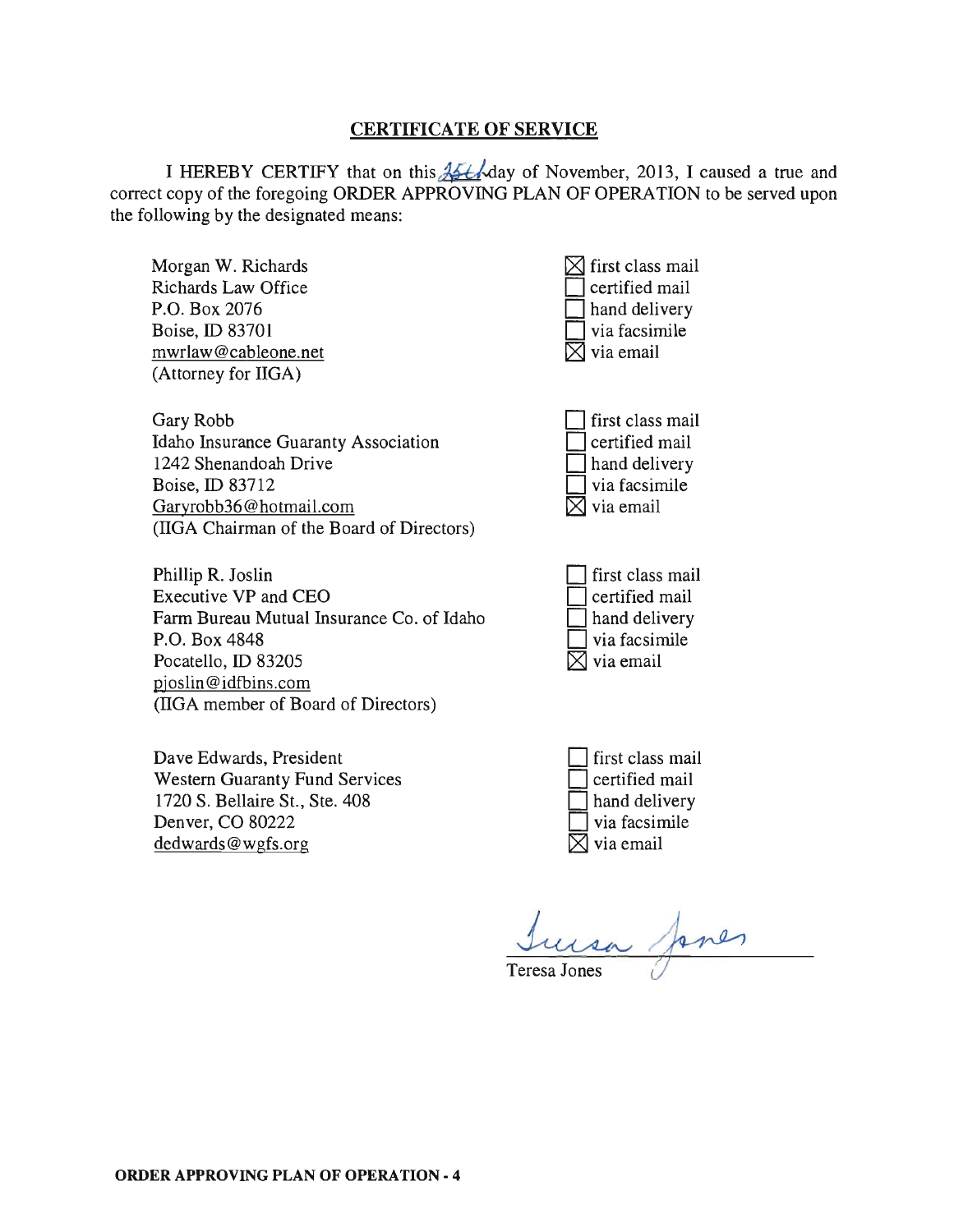# **IDAHO INSURANCE GUARANTY ASSOCIATION PLAN OF OPERATION**

## **ARTICLE 1. PLAN OF OPERATION**

This Plan of Operation, hereinafter, referred to as the Plan, shall become effective upon written approval of the Director of the Department of Insurance (Director of Insurance).

### **ARTICLE 2. BOARD OF DIRECTORS**

- A. There shall be a Board of Directors in accordance with the Idaho Insurance Guaranty Association Act, Title 41, Chapter 36, Idaho Code.
	- 1. The Board of Directors shall consist of not less than five or more than nine persons representing member insurers who shall be elected for staggered terms of three years each. The Board of Directors shall be elected by the member insurers on the basis of one vote per member insurer provided that if more than one member of a group of wholly owned or controlled companies is a member of this Association only one vote will be allowed for the entire group.
	- 2. Upon election of the Board of Directors, the Association shall notify the Director of Insurance and request his approval of the Board. In the event the Director of Insurance shall determine that all member insurers are not fairly represented, he shall disapprove the membership of the Board and order another election. In the interim between such disapproval and the subsequent election, the Director of Insurance may appoint a temporary Board of Directors which fairly represents the member insurers.
	- 3. The Board of Directors shall elect a Chairman and such other officers as may seem desirable from among its members, each to serve for a period of one year.
	- 4. Any member of the Board may designate an alternate representative from the same company to serve from time to time in the place or stead of the actual elected representative.
	- 5. In the event that any director shall, because of illness, non-attendance at meetings or any other reason, be deemed unable to satisfactorily perform his designated functions as a director by missing three consecutive Board meetings, the Board of Directors may declare the office vacant. Vacancies shall be filled by a majority vote of the Board, subject to approval of the Director of Insurance. A successor shall hold office for the unexpired portion of the term of his predecessor. Such action may be taken at any regular meeting or any special meeting of the Board of Directors for which notice of the proposed removal shall have been given.

**EXHIBIT** 

1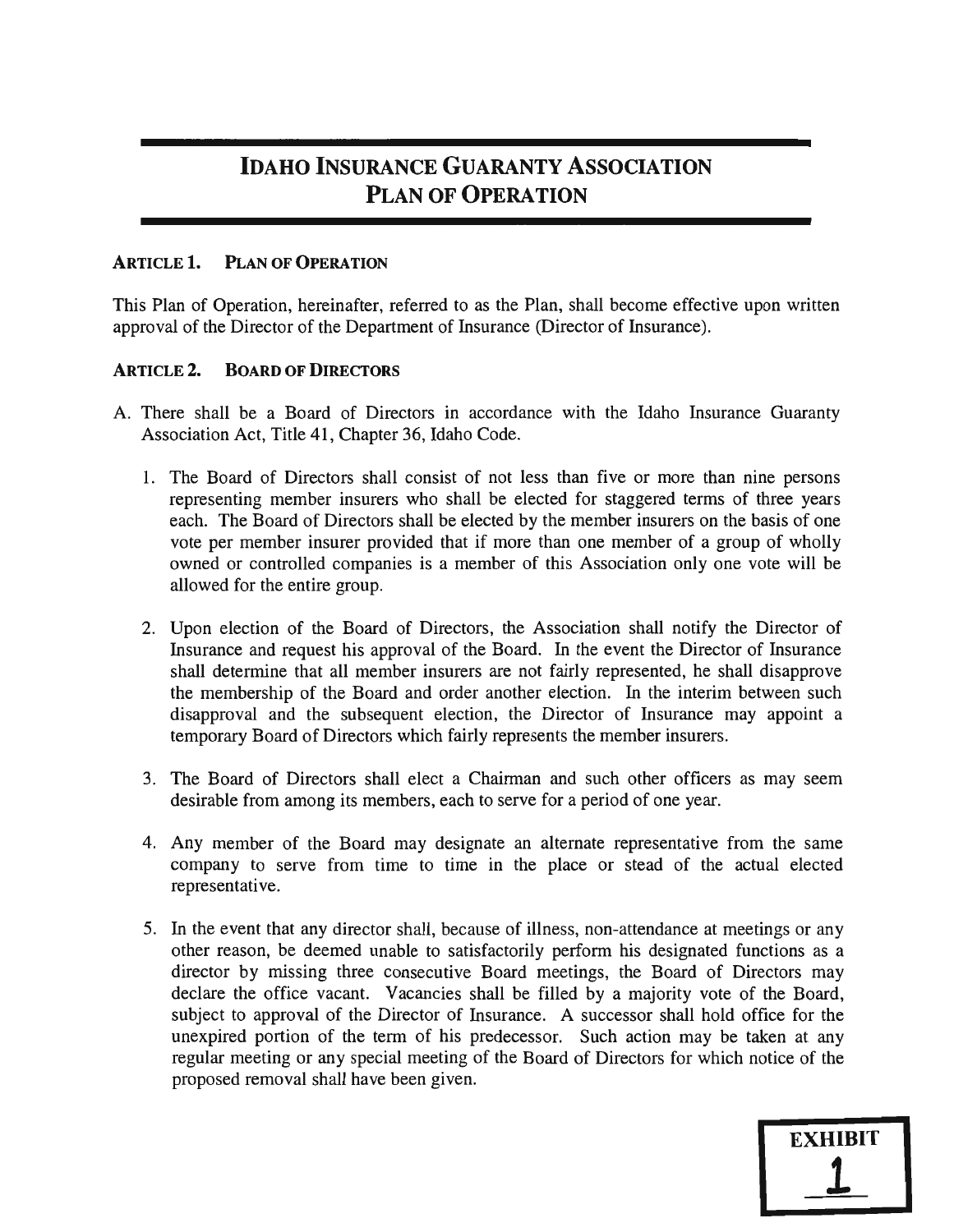- B. A majority of the Board shall constitute a quorum for the transaction of business and the acts of a majority of the Board Members present at a meeting at which a quorum is present shall be the acts of the Board; except that an affirmative vote of a majority of the Board Members is required to:
	- 1. Approve a contract with a servicing facility,
	- 2. Levy an assessment or provide a refund,
	- 3. Borrow money.
- C. The Board shall hold an annual meeting at the office of the Director of Insurance in the month of June, unless the Board, upon proper notice, shall designate some other date or place. At each annual meeting the Board shall;
	- 1. Review the Plan and submit proposed amendments, if any, to the membership for approval or rejection. Affirmative response from member insurers transacting at least sixty (60) percent of the total net direct written premium for kinds of insurance covered by the Idaho Insurance Guaranty Association Act, shall be necessary for approval of amendments. Such amendments shall be effective upon written approval of the Director of Insurance.
	- 2. Review each outstanding contract with servicing facilities, and, to the extent possible, make any necessary corrections, improvements or additions.
	- 3. Review operating expenses and covered claims costs and determine if an assessment or a refund of prior assessment, and the amount of either is necessary for the proper administration of the Association. If such assessment or refund is determined to be necessary, the Board shall levy such assessment or make such refund in accordance with Section 41-3608 (1) (c) Idaho code. The Board may waive collection from or refuse refund to a member insurer when the amount to be assessed or refunded is less than \$25.00.
	- 4. Review, consider and act on any other matters deemed by it to be necessary and proper for the administration of the Association.
- D. The Board shall, if necessary, hold a meeting promptly after receiving notice from the Director of Insurance of the insolvency of any member insurer. Meetings held in response to notification from the Director of Insurance may be considered of an "emergency nature"; and, if so considered, may be convened within 48 hours on oral or written notice provided each member of the Board has reasonable opportunity to attend. At such meeting or a subsequent meeting the Board shall;
	- 1. Establish procedures by which claims may be filed with the association. Notice of claims filed with the receiver or liquidator of the insolvent insurer shall be deemed notice to the association. Forms approved by the receiver or liquidator of the insolvent insurer or a letter providing the claim information may also be filed directly with the association or its designated claims processing agent.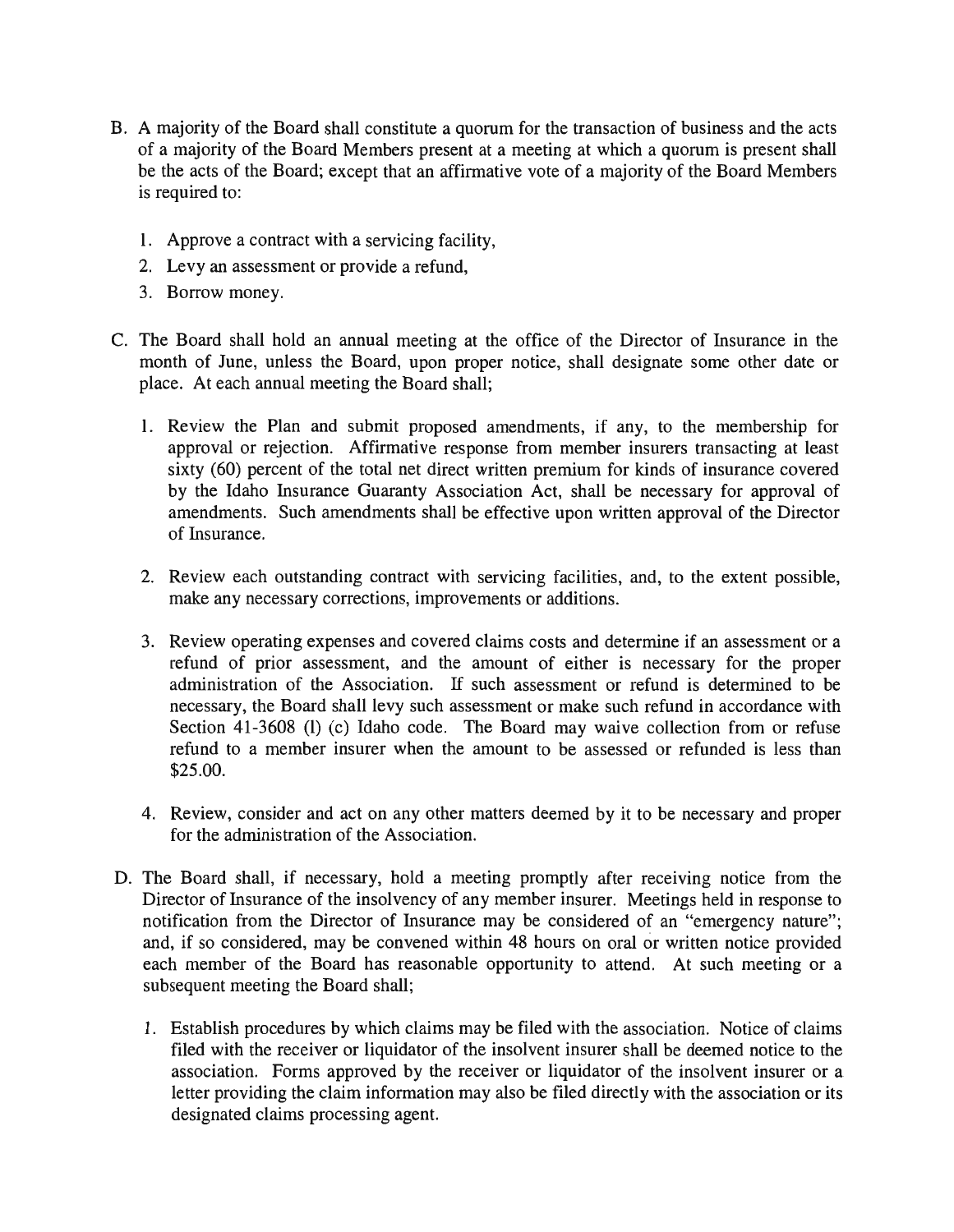- 2. The Board or designated servicing facility, shall work closely with the receiver, liquidator or statutory successor and seek the liquidator's, receiver's, or statutory successor's approval of having the Board, or a designated servicing facility, take direct physical control of that portion of the insolvent insurer's records deemed by the Board to be necessary for the discharge of its duties imposed by law.
- 3. Consider and decide what persons, if any, should be hired by the Association to implement and carry out broad directives of the Board made pursuant to its statutorily imposed duties, keeping in mind the policy of the Association to keep expenses of the Association at a minimum. Such persons may include a managing secretary who should be knowledgeable about insurance matters and such other persons deemed by the Board to be necessary to the discharge of its duties imposed by law. The Board may agree to compensate such persons as to best serve the interest of the Association and public. (41-  $3608$  [2] [a]).
- 4. Consider and decide to what extent and in what manner the Board shall review and contest settlements and releases or judgments, orders, decisions, verdicts and findings to which the insolvent insurer or its insureds were parties in accordance with Section 41-3608 (l) (e) Idaho Code.
- 5. Consider and decide what assessment, if any, should be levied or whether any refund should be made to member insurers. If such assessment or refund is determined to be necessary, the Board shall levy such assessment or make such refund in accordance with Section 41-3608 (1)(d) Idaho Code. The Board may waive collection from or refuse refund to a member insurer when the amount to be assessed or refunded is less than \$25.00.
- 6. Take all steps permitted by law, and deemed necessary to protect the Association's rights against the estate of the insolvent insurer.
- E. The Board may determine a schedule of such other regular meetings as it may deem appropriate. (41-3609 [3] [f]) Special meetings of the Board may be called by the Chairman or at the request of any two Board Members with not less than five days written notice being given to each Board Member of the time and place and purpose or purposes of any special meeting. Any Board Member not present may consent in writing to any specific action taken by the Board. Any action approved by the required number of Board Members at such special meeting, including those consenting in writing, shall be as valid a board action as though authorized at a regular meeting of the matter deemed by it to be necessary for the proper administration of the Association
- F. Members of the Board shall serve without compensation, but they may be reimbursed for necessary travel expenses incurred in attendance at Board meetings. Such expenses shall be submitted to the Board for approval and subsequent payment.  $(41-3607 \, [3])$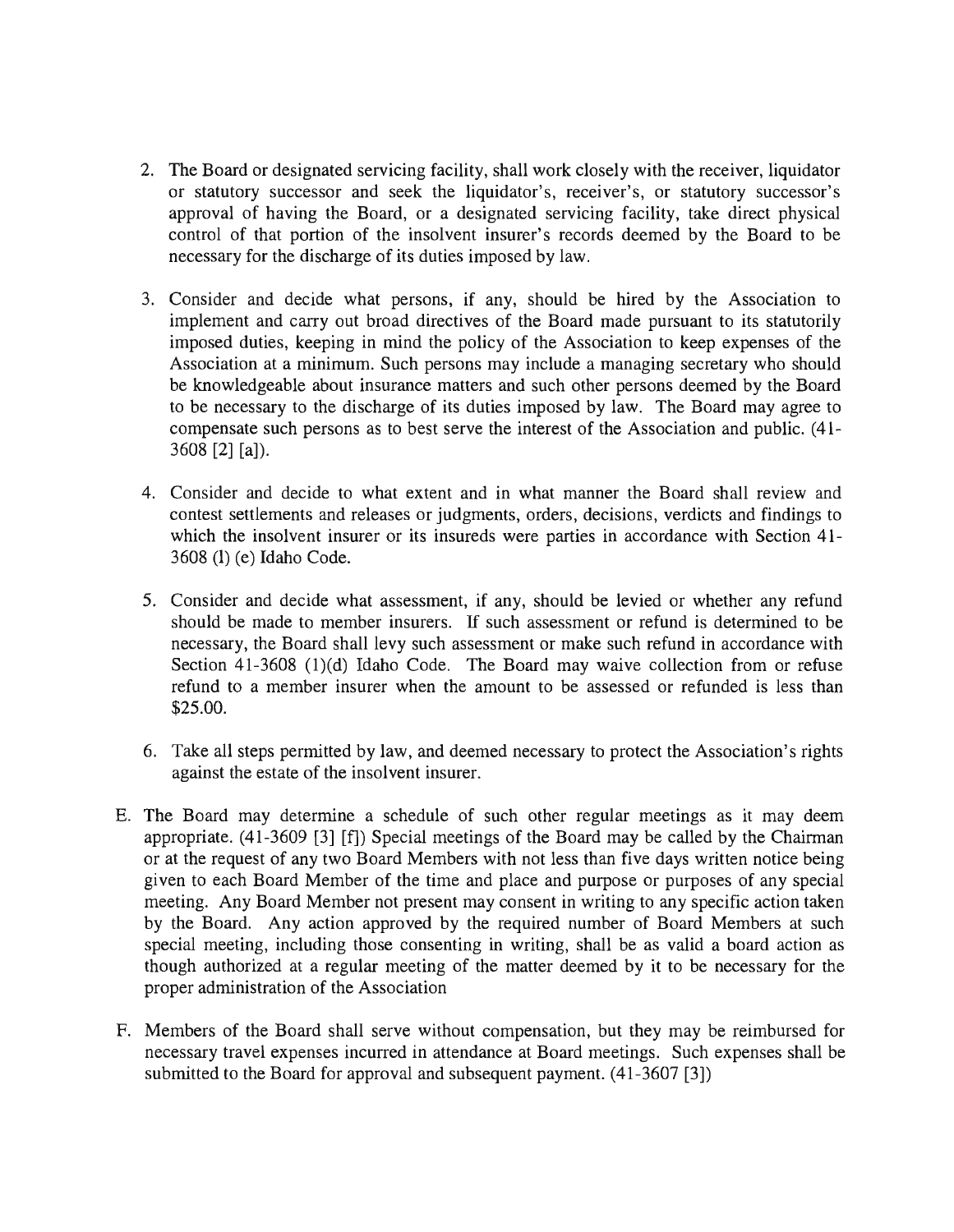## **ARTICLE 3. OPERATIONS**

- A. The official address of the Association shall be the address of the Chairman of the Board unless otherwise designated by the Board.
- B. The Board may employ such persons, firms or corporations to perform such administrative functions as are necessary for the Board's performance of the duties imposed on the Association. Such persons, firms or corporation shall keep such records of its activities as may be required by the Board.
- C. The Board may open one or more bank accounts for use in Association business. Reasonable delegation of deposit and withdrawal authority to such accounts for Association business may be made consistent with prudent fiscal policy. The Board may borrow money from any person or organization, including a member insurer, or from an appointed servicing facility as the Board in its judgment deems advantageous for the Association and the public.
- D. The board shall determine how funds received from liquidators will be utilized to help administer the Association. Funds so received will be allocated to provide the proper balance for payment of claims and affiliated expenses, the costs of administration and, when appropriate, refunds.
- E. The Board, by majority vote, may from time to time delegate to its claim handling agent and/or one or more Board Members, such claim settlement authority, as the Board in its discretion, deems prudent.
- F. The Board may levy an assessment to cover the reasonable costs of administering the Association; however, newly admitted companies shall pay an initial administrative assessment of \$100.00 The Board may waive the collection or refund from a member insurer when the amount produces an assessment or refund of less than \$25.00.
- G. The Board may contract with one or more persons, firms or corporations to serve as servicing facilities, should the Board receive notice from the Director of Insurance of an insolvency of a member insurer. Such contract terms shall comply with the Idaho Insurance Guaranty Association Act and be subject to the approval of the Director of Insurance. Such contract terms may include:
	- 1. Terms of payment to the servicing facility.
	- 2. Extent of authority delegated to the servicing facility.
	- 3. Procedures for giving the receiver timely notice, sufficient to protect the Association's right of subrogation against the receiver, liquidator, or statutory successor, of each and every covered claim not otherwise reported to the receiver, liquidator or statutory successor.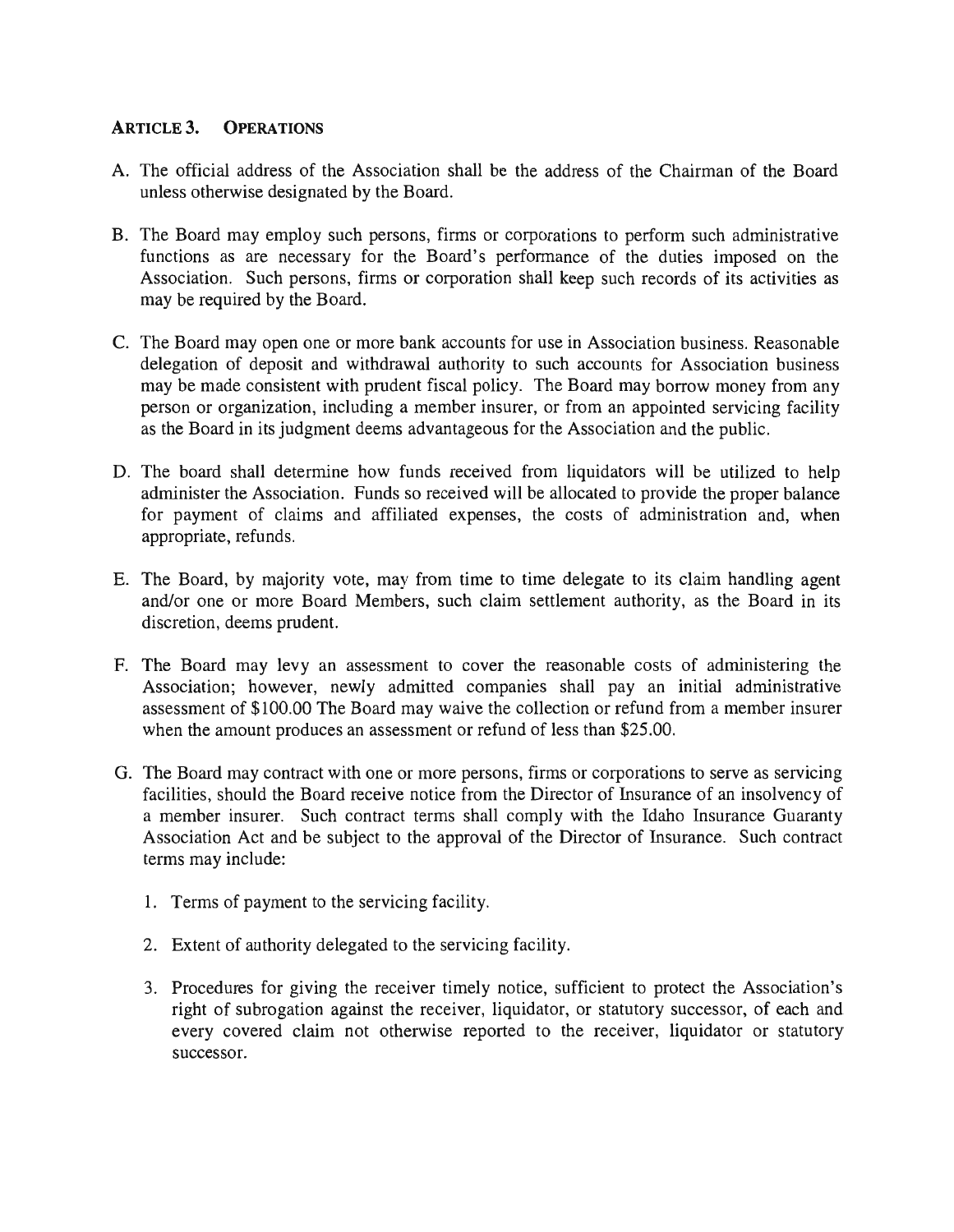- 4. Procedures contemplated for the handling of covered claims as defined in the Idaho Insurance Guaranty Association Act. These procedures may include the right to request from or offer to any person arbitration of his covered claims.
- 5. Procedures for the printing or preparation of forms necessary for the proper handling of covered claims.
- 6. Requirement of bond for faithful performance.
- 7. Any other provisions deemed necessary and desirable by the Board of Directors.
- H. In order to effectuate the purposes set forth in Section 41-3613 Idaho Code, Prevention of Insolvencies, the Board may develop procedures for discovering and reporting any member that may be insolvent or in financial condition hazardous to the policyholders or the public. No such reports shall be considered public documents.

The Board of Directors, at its annual meeting, or at any other meeting called for this purpose, shall review the insurance code and regulations with a view towards making recommendations to the Director of Insurance for the detection and prevention of insurer insolvency.

The Association shall develop forms for reporting the history and cause of each insolvency processed and shall maintain a continuing file of such reports.

# **ARTICLE 4. RECORDS AND REpORTS**

- A. A written record of the proceedings of each Board meeting shall be made. The original of this record shall be retained by the Chairman with copies being furnished to each Board Member and the Director of Insurance.
- B. The Board shall make an annual report to the Director of Insurance and to the member insurers. Such report shall include a review of the Association's activities and an accounting of its income and disbursements for the past year in accordance with Section 41-3614 Idaho Code.
- C. After the appointment of a receiver, liquidator or statutory successor and the levy of an assessment by the Association, the Board shall, once every year, select and employ an independent outside auditor. Such auditor shall audit all books and records of the Association and shall report its findings to the Board and to the Director of Insurance.

# **ARTICLE 5. MEMBERSHIP**

A. Insurers which were admitted, as of July 1, 1970, to transact the kinds of insurance covered by the Idaho Insurance Guaranty Association Act in the State of Idaho shall be members of this Association. Each insurer admitted after July 1, 1970, to transact the kinds of insurance covered by the Idaho Insurance Guaranty Association Act shall automatically become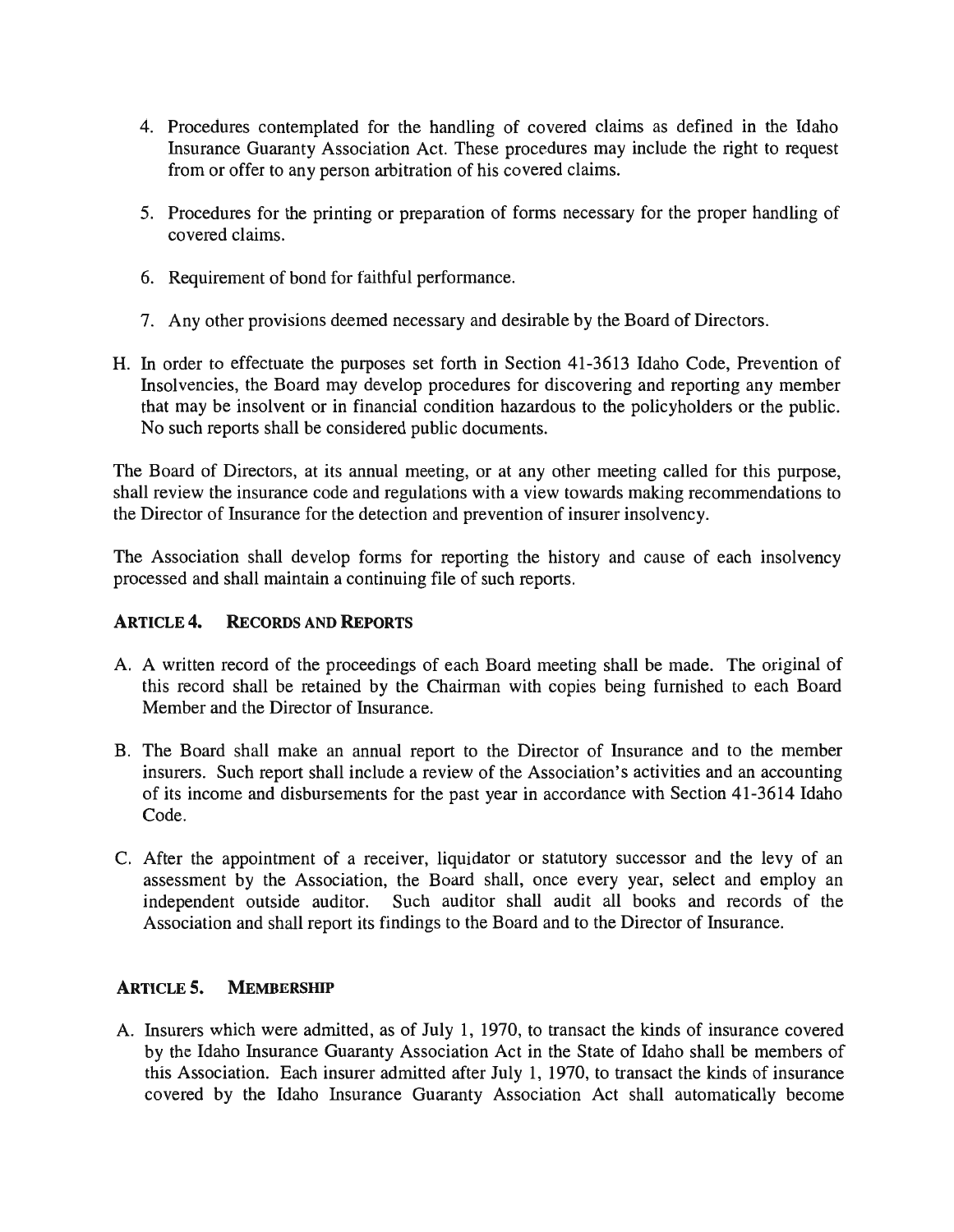effective on the date of its admission, a member in this Association. An insurer which ceases to be admitted after July 1, 1970, shall automatically cease to be a member effective on the day following the termination or expiration of its license to transact the kinds of insurance covered by the Idaho Insurance Guaranty Association Act; provided such insurer shall remain liable for any assessments based on insolvencies occurring prior to the termination of its license.

B. Any member insurer aggrieved by an action of the Association shall appeal to the Board before appealing to the Director of Insurance. If such member insurer is aggrieved by the final action of decision of the Board or if the Board does not act on such complaint within 30 days, the member insurer may appeal to the Director of Insurance within 30 days after the action or decision of the Board or the expiration of the 30 days. Any decision by the Director of Insurance shall be subject to judicial review in accordance with chapter 2 of the Insurance Code.

## **ARTICLE 6. INDEMNIFICATION**

- A. For purposes of this Article, the term "Association Representative" shall mean any director, committee member, officer, or employee of the Association (other than the Director of Insurance and his representatives) acting or failing to act in the performance of his or her duties under the Idaho Insurance Guaranty Association Act.
- B. The Association shall indemnify any Association Representative who was or is a party or is threatened to be made a party to any threatened, pending or completed action, suit or proceeding, whether civil, criminal, administrative or investigative (other than an action by or in the right of the Association) by reason of the fact that he or she is or was an Association Representative, against expenses (including attorneys fees), judgments, fines and amounts paid in settlement actually and reasonably incurred by him or her in connection with such action, suit or proceeding if his or her conduct meets the following standard: that he or she acted in good faith and in a manner he or she reasonably believed to be in or not opposed to the best interests of the Association and, with respect to any criminal action or proceeding, had no reasonable cause to believe his or her conduct was unlawful. Determination of any action, suit or proceeding by judgment, order, settlement, conviction, or upon a plea of nolo contendere or its equivalent, shall not, of itself, create a presumption that the person's conduct did not meet the applicable standard set out immediately above.
- C. The Association shall indemnify any Association Representative who was or is a party or is threatened to be made a party to any threatened, pending or completed action or suit by or in the right of the Association to procure a judgment in its favor by reason of the fact that he or she is or was an Association Representative against expenses (including attorneys fees) and amounts paid in settlement actually and reasonably incurred by him or her in connection with the defense or settlement of such action or suit if he or she acted in good faith and in a manner he or she reasonably believed to be in or not opposed to the best interests of the Association, and except that no such indemnification shall be made in respect to any claim, issue or matter as to which such person shall have been adjudged to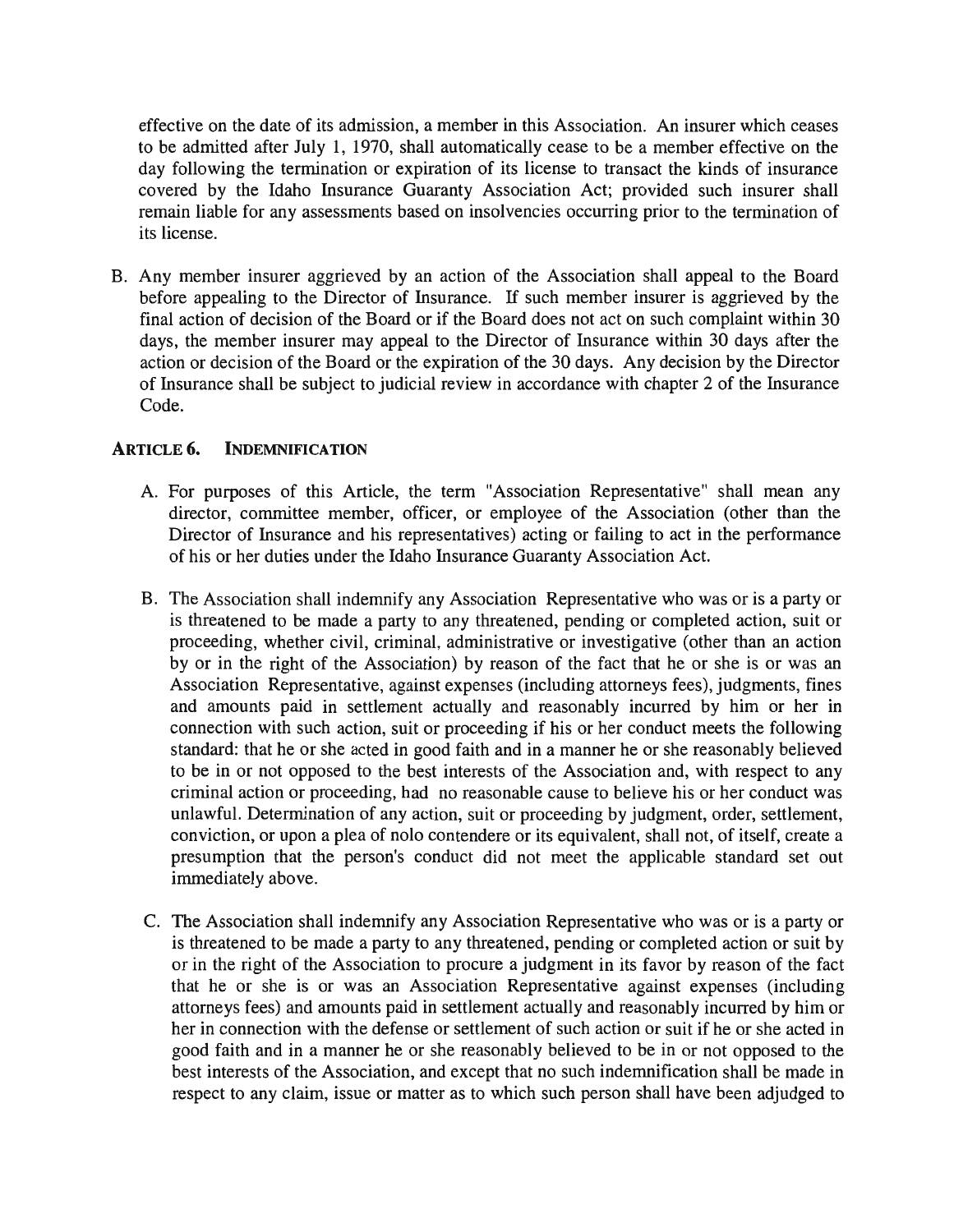be liable to the Association unless and only to the extent that the court in which such action or suit was brought shall determine upon application that despite the adjudication of liability but in view of all the circumstances of the case, such person is fairly and reasonably entitled to indemnity for such expenses which such court shall deem proper.

- D. Any indemnification under paragraphs  $B$  or  $C$  of this Article (unless ordered by a court) shall be made by the Association only as authorized in the specific case upon a determination that indemnification is proper in the circumstances because the person to be indemnified has met the applicable standard of conduct set forth in paragraphs B and C above. Such determination shall be made (i) by the Board of Directors by a majority vote of a quorum consisting of directors who were not parties to such action, suit or proceeding or (ii) if such a quorum is not obtainable, (or, even if obtainable, if a quorum of disinterested directors so directs) by independent legal counsel in a written opinion.
- E. Expenses (including attorneys fees) incurred by an Association Representative in defending any civil, criminal, administrative or investigative action, suit or proceeding shall be paid by the Association in advance of the final disposition of such action, suit or proceeding upon receipt of an undertaking by or on behalf of an Association Representative to repay such amount if it shall ultimately be determined that he or she is not entitled to be indemnified by the Association as provided in this Article.
- F. The indemnification and advancement of expenses provided by or granted pursuant to the other paragraphs of this Article shall not be deemed exclusive of any other rights to which those seeking indemnification or advancement of expenses may be entitled under any statute, agreement, vote of Members or disinterested directors or otherwise, both as to action in his or her official capacity and as to action in another capacity while holding such office.
- G. The Association shall have power to purchase and maintain insurance on behalf of any person who is or was an Association Representative against any liability asserted against him or her and incurred by him or her in any such capacity or arising out of his or her status as such, whether or not the Association would have the power to indemnify him or her against such liability under the provisions of the Article.
- H. The indemnification and advancement of expenses provided by, or granted pursuant to this Article shall, unless otherwise provided when authorized or ratified, continue as to a person who has ceased to be an Association Representative and shall inure to the benefits of the heirs, executors, and administrators of such a person. Any repeal or modification of this Article shall not adversely affect any right to indemnification or advancement of expenses of any present or former Association Representative existing at the time of such repeal or modification.
- I. If this Article or any portion hereof is invalidated by any court of competent jurisdiction, then the Association shall nevertheless provide such indemnification and advancement of expenses as would otherwise be permitted under any portion of this Article that shall not have been invalidated.